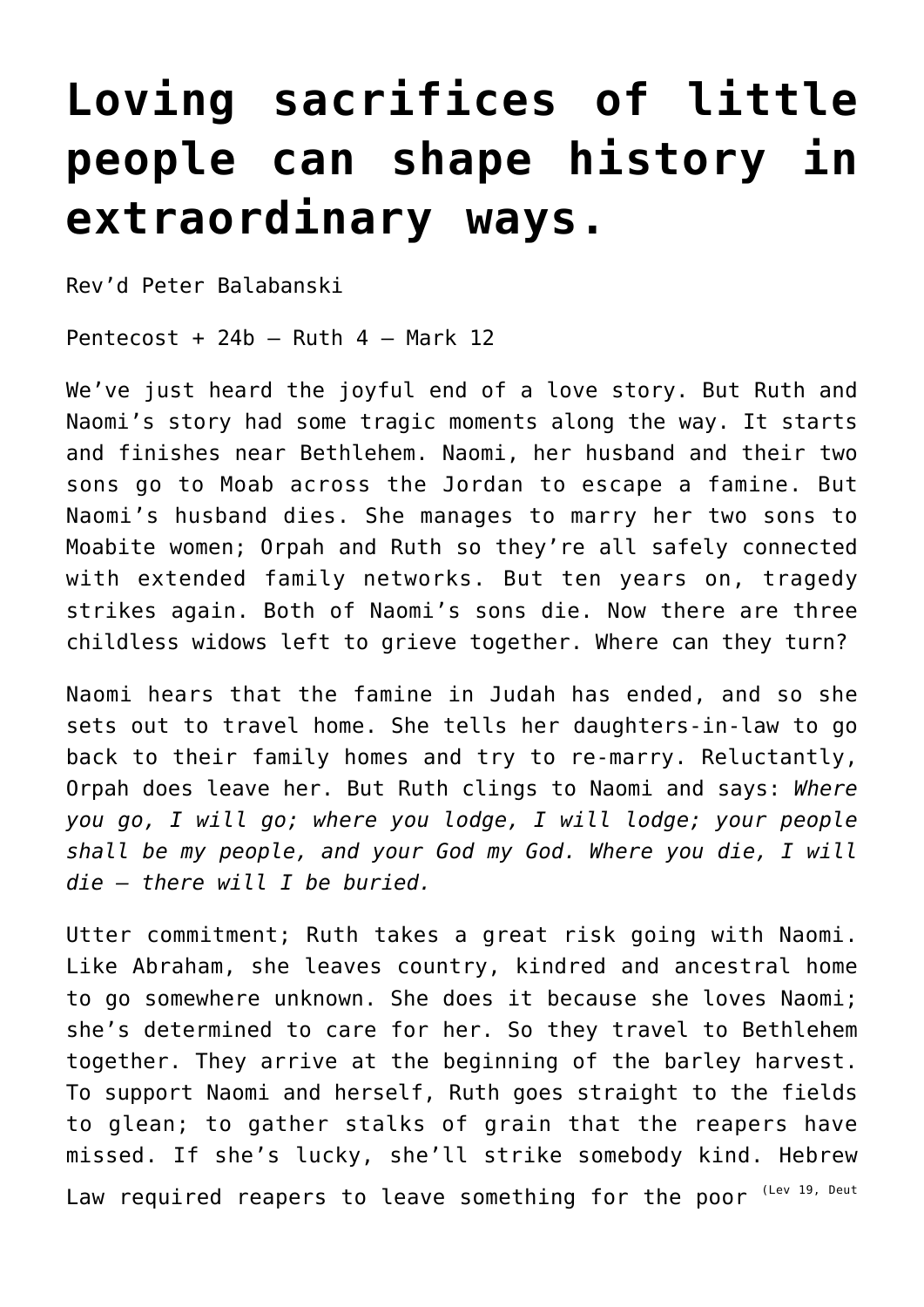$24$ ). Not everyone did this, but Ruth found plenty to gather because she struck kind, Godly people.

We find out why they are like this when we first meet the land-owner, Boaz. He and his reapers greet each other respectfully in God's name when he arrives. Boaz is the head of a decent, caring household. And as it happens, Boaz is a close relative of Naomi's late husband. Ruth 2.1 He's exceptionally kind to Ruth. He says he's heard of her loyalty to Naomi, and he takes Ruth under his wing.

That evening, Ruth finally staggers back to town carrying about fifteen kilos of barley. She's thoroughly quizzed by Naomi about her extraordinary day. As Naomi hears about Boaz's gracious care – particularly his willingness to go beyond the requirements of the Law – she begins to see a chance for Ruth.

Hebrew Law calls upon a man to marry his brother's childless widow so she might have children to inherit her husband's property. (Deut 25, Gen 38) Naomi thinks Boaz might just go beyond the call of duty and, even though he's not a brother, he might marry Ruth anyway.

So as we heard today, Naomi got Ruth to wash and anoint herself, put on her best clothes and head straight back to the farm. She was to seek out Boaz at the threshing floor that night and wait until he'd gone to sleep. This is where the adults only bit begins, so we cut a long story short. Ruth effectively proposes marriage. Boaz is rather pleased but says there's a possible snag. There is another, even closer relative of her father's. But he'll see what he can do. Before dawn, he sends Ruth back to Naomi with a gift of so much grain that it takes a donkey to carry it. Seeing this, Naomi becomes quietly confident.

Boaz heads up to the town gate and the first person he meets there is that other relative. They negotiate the matter in the